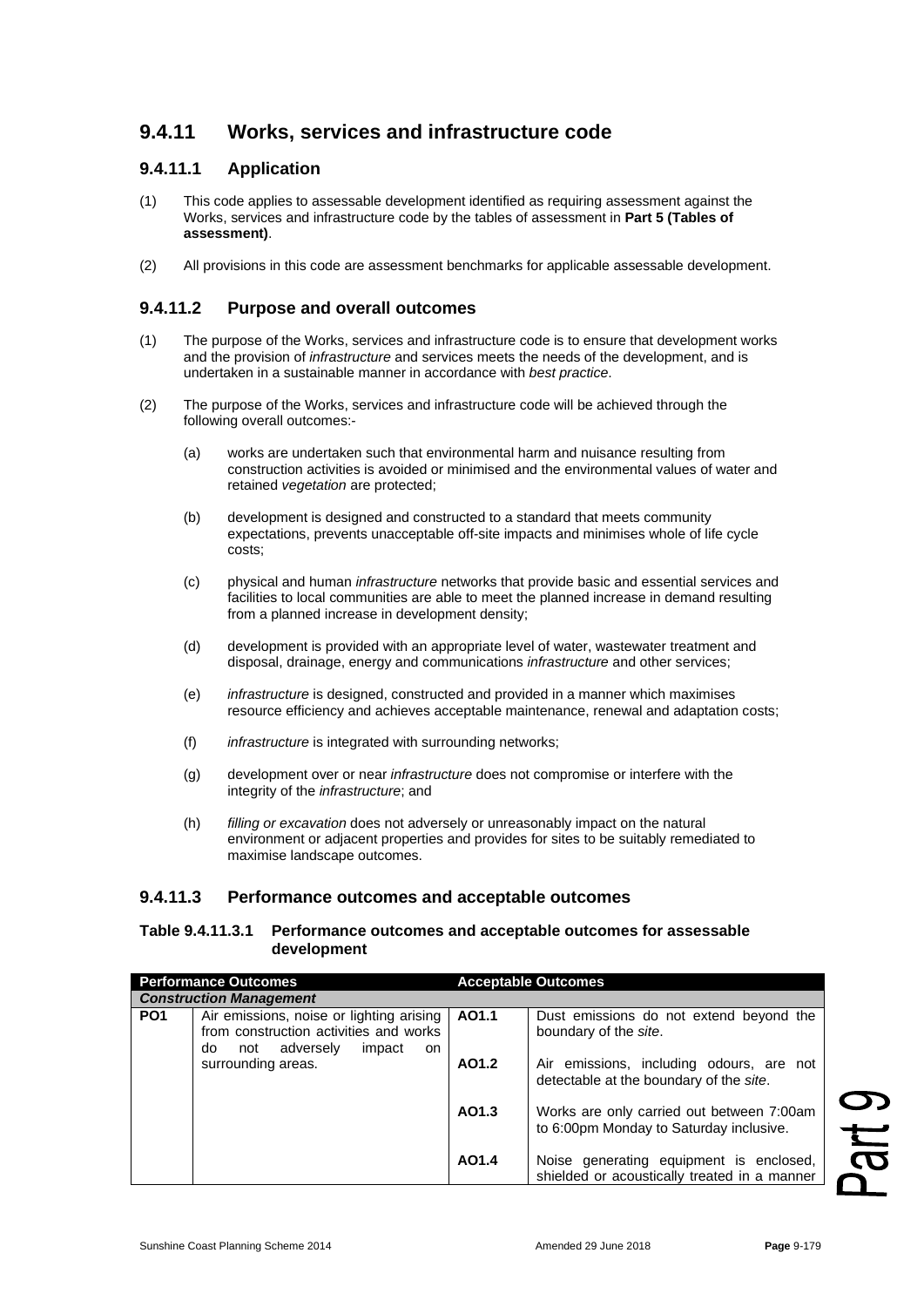| <b>Performance Outcomes</b> |                                                                                                                                                                                                           | <b>Acceptable Outcomes</b> |                                                                                                                                                                                                                                                                                                                                                                                                                                                                                                                                                                                                                                                                                                                                                           |
|-----------------------------|-----------------------------------------------------------------------------------------------------------------------------------------------------------------------------------------------------------|----------------------------|-----------------------------------------------------------------------------------------------------------------------------------------------------------------------------------------------------------------------------------------------------------------------------------------------------------------------------------------------------------------------------------------------------------------------------------------------------------------------------------------------------------------------------------------------------------------------------------------------------------------------------------------------------------------------------------------------------------------------------------------------------------|
|                             |                                                                                                                                                                                                           |                            | which ensures the equipment does not<br>create environmental harm.                                                                                                                                                                                                                                                                                                                                                                                                                                                                                                                                                                                                                                                                                        |
|                             |                                                                                                                                                                                                           | AO1.5                      | Outdoor lighting complies with AS4282-1997<br>Control of the Obtrusive Effects of Outdoor<br>Lighting.                                                                                                                                                                                                                                                                                                                                                                                                                                                                                                                                                                                                                                                    |
| PO <sub>2</sub>             | Construction activities and works<br>provide for:-<br>(a) the protection of the aesthetic and<br>ecological values of retained<br>vegetation; and<br>(b) impacts<br>fauna<br>on<br>be<br>to<br>minimised. | AO2.1                      | The health<br>stability of retained<br>and<br>vegetation is maintained or enhanced during<br>construction activities by:-<br>(a) clearly marking vegetation to<br>be<br>retained with temporary fencing and<br>flagging tape;<br>(b) installing temporary barrier fencing<br>around the outer drip line and critical<br>root zone of the vegetation;<br>(c) preventing<br>filling,<br>any<br>excavation,<br>stockpiling, storage of chemicals, fuel or<br>machinery within the fenced protection<br>area;<br>(d) using<br>low<br>impact<br>construction<br>techniques in the vicinity of vegetation to<br>interference<br>minimise<br>with<br>the<br>vegetation; and<br>(e) removing all declared noxious weeds<br>and environmental weeds from the site. |
|                             |                                                                                                                                                                                                           | AO2.2                      | All works carried out in the vicinity of<br>retained vegetation comply with AS4970<br>Protection of Trees on Development Sites<br>and AS4687 Temporary Fencing and<br>Hoarding.                                                                                                                                                                                                                                                                                                                                                                                                                                                                                                                                                                           |
|                             |                                                                                                                                                                                                           | AO2.3                      | Where construction activities will result in<br>adverse impacts upon fauna and/or the<br>clearing and/or removal of fauna habitat:-<br>(a) a suitably qualified professional fauna<br>spotter and catcher undertakes a fauna<br>pre-clearing<br>management<br>report,<br>inspections and is present for all<br>clearing activities;<br>all vacant hollows and nests<br>(b)<br>are<br>relocated or rendered unusable to<br>prohibit fauna return during clearing<br>works;<br>all fauna is suitably relocated or<br>(c)<br>humanely dealt with during the pre-<br>clearing inspections or during clearing;<br>and<br>(d) 'offset' nesting hollows/nest boxes are<br>provided in adjoining vegetation at least<br>1 month prior to the clearing,            |
| PO <sub>3</sub>             | Vegetation cleared from a site is<br>disposed of in a manner that:-<br>(a) maximises reuse and/or recycling;<br>and<br>minimises<br>public<br>(b)<br>impacts<br>on<br>health and safety.                  | AO <sub>3</sub>            | Where vegetation is cleared, vegetation<br>waste is appropriately disposed of in the<br>following order of preference:-<br>(a) milling for commercial timber products,<br>landscaping or firewood;<br>(b) on-site chipping or mulching;<br>(c) transportation off-site and disposal in an<br>approved green waste disposal facility;<br>and<br>(d) use for forest floor habitat in adjoining<br>bushland and revegetation areas.                                                                                                                                                                                                                                                                                                                          |
| PO <sub>4</sub>             | Construction activities and works are<br>managed such that all reasonable and<br>practicable measures are taken to<br>protect the environmental values of                                                 | AO4                        | Development is located, designed and<br>constructed in accordance with an erosion<br>and sediment control plan, prepared in<br>accordance with the requirements specified                                                                                                                                                                                                                                                                                                                                                                                                                                                                                                                                                                                 |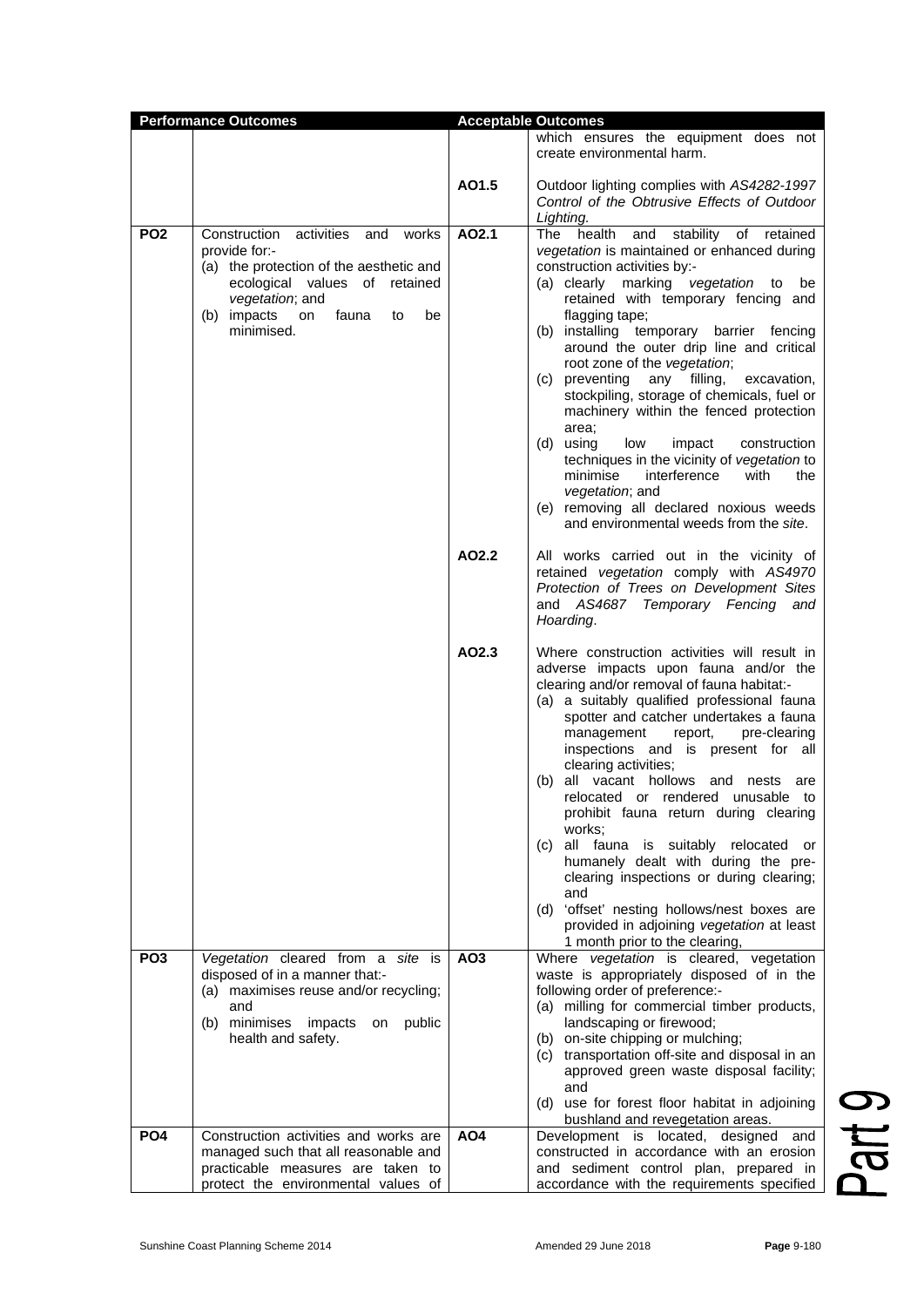|                 | <b>Performance Outcomes</b>                                                                                                                                                                                                                                                                                                                               |                 | <b>Acceptable Outcomes</b>                                                                                                                                                                                                                                                                                                                                                                                                                                                                                                                                                                                                                      |
|-----------------|-----------------------------------------------------------------------------------------------------------------------------------------------------------------------------------------------------------------------------------------------------------------------------------------------------------------------------------------------------------|-----------------|-------------------------------------------------------------------------------------------------------------------------------------------------------------------------------------------------------------------------------------------------------------------------------------------------------------------------------------------------------------------------------------------------------------------------------------------------------------------------------------------------------------------------------------------------------------------------------------------------------------------------------------------------|
|                 | and<br>functionality<br>of<br>water<br>the<br>stormwater <i>infrastructure</i> from the<br>impacts of erosion, turbidity<br>and<br>sedimentation,<br>both<br>and<br><b>on</b><br>downstream of the development site.                                                                                                                                      |                 | the <b>Planning</b> scheme<br>policy<br>for<br>in.<br>development works.                                                                                                                                                                                                                                                                                                                                                                                                                                                                                                                                                                        |
| PO <sub>5</sub> | Construction activities and works are<br>undertaken such that existing utilities,<br>road and drainage infrastructure:-<br>(a) continue to function efficiently;<br>and<br>(b) can be accessed by the relevant                                                                                                                                            | AO5.1           | utilities,<br>road<br>Existing<br>and<br>drainage<br>infrastructure are protected or relocated in<br>accordance with the standards specified in<br>the<br><b>Planning</b><br>scheme<br>policy<br>for<br>development works.                                                                                                                                                                                                                                                                                                                                                                                                                      |
|                 | authority<br>for<br>maintenance<br>purposes.                                                                                                                                                                                                                                                                                                              | AO5.2           | The costs of any alterations or repairs to<br>utilities, road and drainage infrastructure are<br>met by the applicant.                                                                                                                                                                                                                                                                                                                                                                                                                                                                                                                          |
| PO <sub>6</sub> | Traffic and parking generated during<br>construction activities and works is<br>managed to minimise impacts on the<br>amenity of the surrounding area.                                                                                                                                                                                                    | AO <sub>6</sub> | No acceptable outcome provided.                                                                                                                                                                                                                                                                                                                                                                                                                                                                                                                                                                                                                 |
| PO <sub>7</sub> | Construction activities and works<br>provide for:-<br>(a) minimisation of waste material;<br>(b) separation of recyclable material;<br>storage of waste and recyclable<br>(c)<br>material; and<br>(d) collection of waste and recyclable<br>material;<br>in a manner that minimises adverse<br>impacts on the amenity and safety of<br>surrounding areas. | AO7             | No acceptable outcome provided.<br>Editor's<br>note-Section<br>9.4.10<br>(Waste<br>management code) sets out requirements for<br>waste management.                                                                                                                                                                                                                                                                                                                                                                                                                                                                                              |
|                 | <b>Infrastructure, Services and Utilities</b>                                                                                                                                                                                                                                                                                                             |                 |                                                                                                                                                                                                                                                                                                                                                                                                                                                                                                                                                                                                                                                 |
| PO <sub>8</sub> | Development<br>is<br>provided<br>with<br>infrastructure, services and utilities<br>appropriate<br>its<br>setting<br>and<br>to<br>commensurate with its needs.                                                                                                                                                                                             | AO8.1           | Where development is located in an urban<br>zone, appropriate connection is provided to<br>reticulated<br>sewerage,<br>water<br>supply,<br>stormwater drainage, electricity, gas (where<br>available<br>the<br>in<br>street)<br>and<br>telecommunications services at no cost to<br>the Council, including provision by way of<br>dedicated road, public reserve or as a<br>minimum by way of easements to ensure<br>continued access is available to these<br>services in accordance with the standards<br>specified in the Planning scheme policy for<br>development works, or where applicable,<br>the requirements of the service provider. |
|                 |                                                                                                                                                                                                                                                                                                                                                           | AO8.2           | Where development is located in a non-<br>urban zone and reticulated sewerage is not<br>available, an on-site treatment and disposal<br>system is provided that complies with the<br>requirements of the Plumbing and Drainage<br>Act 2003.                                                                                                                                                                                                                                                                                                                                                                                                     |
|                 |                                                                                                                                                                                                                                                                                                                                                           | AO8.3           | Where development is located in a non-<br>urban zone and reticulated water supply is<br>not available, development is provided with<br>appropriate on-site rainwater collection in<br>accordance with the relevant use code.<br>Editor's<br>note-Section<br>9.4.6<br>(Stormwater                                                                                                                                                                                                                                                                                                                                                                |
|                 |                                                                                                                                                                                                                                                                                                                                                           |                 | management code) sets out requirements for<br>stormwater management.<br>Editor's note-the provision of telecommunications<br>infrastructure is regulated in accordance with                                                                                                                                                                                                                                                                                                                                                                                                                                                                     |
| PO <sub>9</sub> | provides<br>Development<br>for                                                                                                                                                                                                                                                                                                                            | AO9.1           | Federal Government legislation.<br>Infrastructure is planned, and appropriate                                                                                                                                                                                                                                                                                                                                                                                                                                                                                                                                                                   |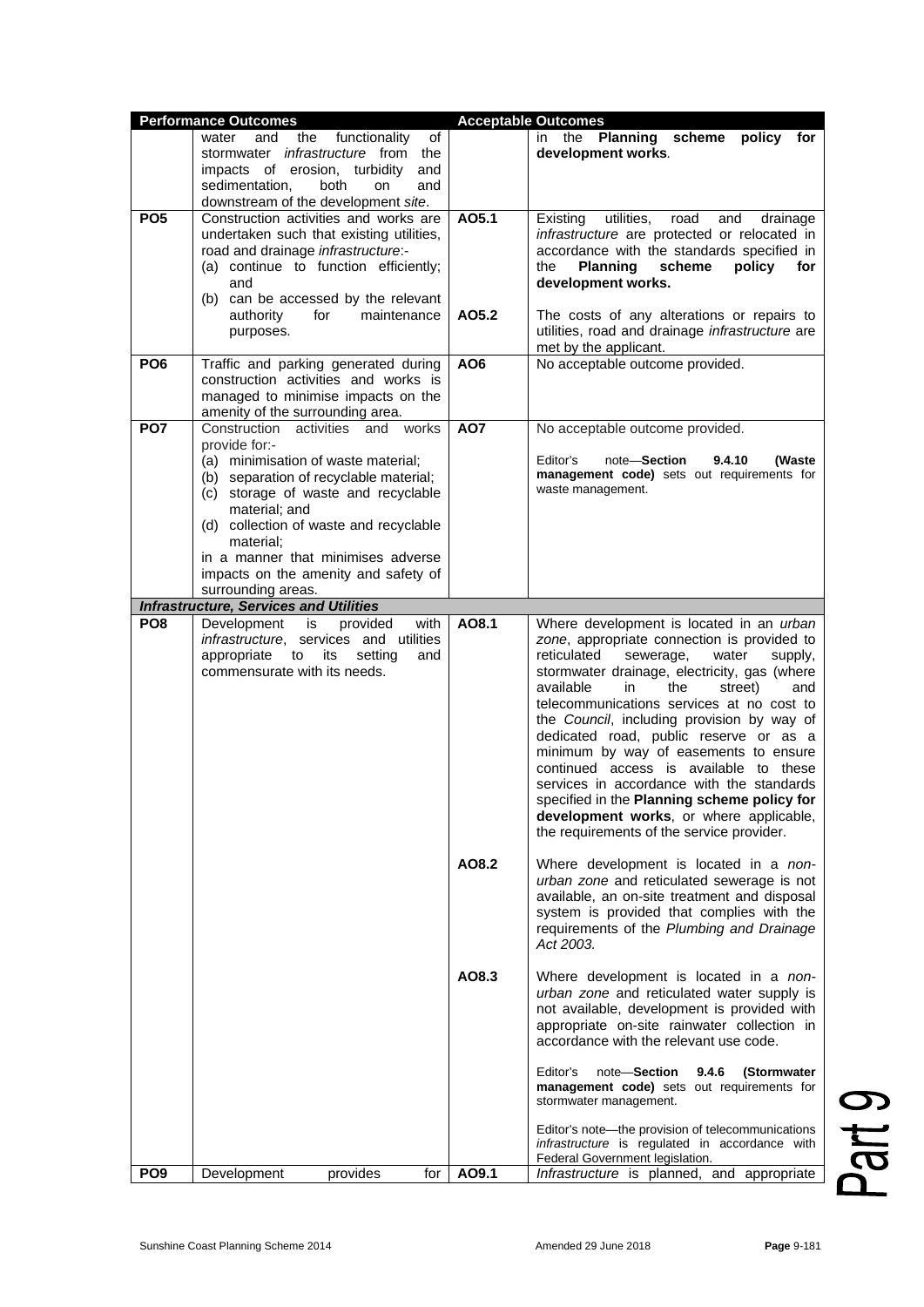| <b>Performance Outcomes</b>                                                                                                                                                                                                                                      |       | <b>Acceptable Outcomes</b>                                                                                                                                                                                                                                                                                                                                                                                                                                                                                                                                    |       |
|------------------------------------------------------------------------------------------------------------------------------------------------------------------------------------------------------------------------------------------------------------------|-------|---------------------------------------------------------------------------------------------------------------------------------------------------------------------------------------------------------------------------------------------------------------------------------------------------------------------------------------------------------------------------------------------------------------------------------------------------------------------------------------------------------------------------------------------------------------|-------|
| infrastructure, services and utilities<br>that are planned, designed<br>and<br>constructed in a manner which:-<br>(a) ensures appropriate capacity to                                                                                                            |       | contributions made, in accordance with the<br>Local Government Infrastructure Plan or any<br>other applicable<br>infrastructure<br>charging<br>instrument.                                                                                                                                                                                                                                                                                                                                                                                                    |       |
| meet the current and planned<br>future needs of the development;<br>(b) is integrated with and efficiently<br>extends existing networks;<br>(c) minimises risk to life and property;<br>(d) avoids, or where avoidance is not<br>practicable<br>minimises<br>and | AO9.2 | Infrastructure is planned, designed and<br>constructed in accordance with Council's<br>Local Government Infrastructure Plan, and<br><b>Planning</b><br>scheme<br>policy<br>for<br>the<br>development works, or where applicable,<br>the requirements of the service provider.                                                                                                                                                                                                                                                                                 |       |
| mitigates, adverse impacts on<br>ecologically important areas;<br>(e) minimises risk of environmental<br>harm;<br>(f) achieves<br>acceptable                                                                                                                     | AO9.3 | Compatible public utility services are co-<br>located in common trenching in order to<br>minimise the land required and the costs for<br>underground services.                                                                                                                                                                                                                                                                                                                                                                                                |       |
| maintenance,<br>renewal<br>and<br>adaptation costs;<br>(g) can be easily and efficiently<br>maintained;                                                                                                                                                          | AO9.4 | Stormwater drainage, sewerage and sullage<br>systems are designed so that overflows do<br>not enter residences.                                                                                                                                                                                                                                                                                                                                                                                                                                               |       |
| (h) minimises potable water demand<br>and wastewater production;<br>ensures the ongoing construction<br>(i)<br>or operation of the development is<br>not disrupted;<br>where development is staged,<br>(i)<br>each stage is fully serviced before                | AO9.5 | utilities are<br><i>Infrastructure</i> , services and<br>located and aligned so as to:-<br>(a) avoid<br>disturbance<br>ecologically<br>of<br>important areas;<br>(b) minimise earthworks; and<br>(c) avoid crossing waterways or wetlands.                                                                                                                                                                                                                                                                                                                    |       |
| a new stage is released;<br>(k) ensures<br>adequate<br>clearance<br>zones are maintained between<br>utilities and dwellings to protect                                                                                                                           |       | <b>OR</b><br>Where the provision of infrastructure has                                                                                                                                                                                                                                                                                                                                                                                                                                                                                                        |       |
| residential amenity and health;<br>preserves visual amenity in key<br>(1)<br>areas (i.e. in centres or along<br>scenic routes); and<br>(m) minimises interference with the<br>passage of pedestrians in areas<br>of high pedestrian traffic.                     |       | adverse impacts upon an ecologically<br>important area which cannot reasonably be<br>avoided, development provides for a<br>biodiversity offset for the area of an<br>ecologically important area, in accordance<br>with the following:-<br>(a) the biodiversity offset requirements<br><b>Table</b><br>specified<br>9.4.9.3.2<br>in<br>(Biodiversity offset requirements) of<br><b>Section</b><br>9.4.9<br>(Vegetation<br>management code); and<br>(b) the standards specified in the <b>Planning</b><br>scheme<br>policy<br>for<br>biodiversity<br>offsets. |       |
|                                                                                                                                                                                                                                                                  | AO9.6 | Where the crossing of a waterway or wetland<br>cannot be avoided, tunnel boring techniques<br>are used to minimise disturbance and<br>disturbed<br>reinstated<br>areas<br>are<br>and<br>revegetated on completion of works.                                                                                                                                                                                                                                                                                                                                   |       |
|                                                                                                                                                                                                                                                                  | AO9.7 | The selection of materials used in the<br>construction of <i>infrastructure</i> is suitable,<br>durable, easy to maintain and cost effective,<br>taking into account the whole of life cycle<br>and<br>achieves<br>best<br>practice<br>cost.<br>environmental management and energy<br>savings.                                                                                                                                                                                                                                                               |       |
|                                                                                                                                                                                                                                                                  | AO9.8 | Except where in the Rural zone, electrical<br>telecommunications<br>reticulation<br>and<br><i>infrastructure</i> is provided underground in:-<br>(a) greenfield developments;<br>(b) development involving the creation of<br>more than 5 lots:                                                                                                                                                                                                                                                                                                               | e per |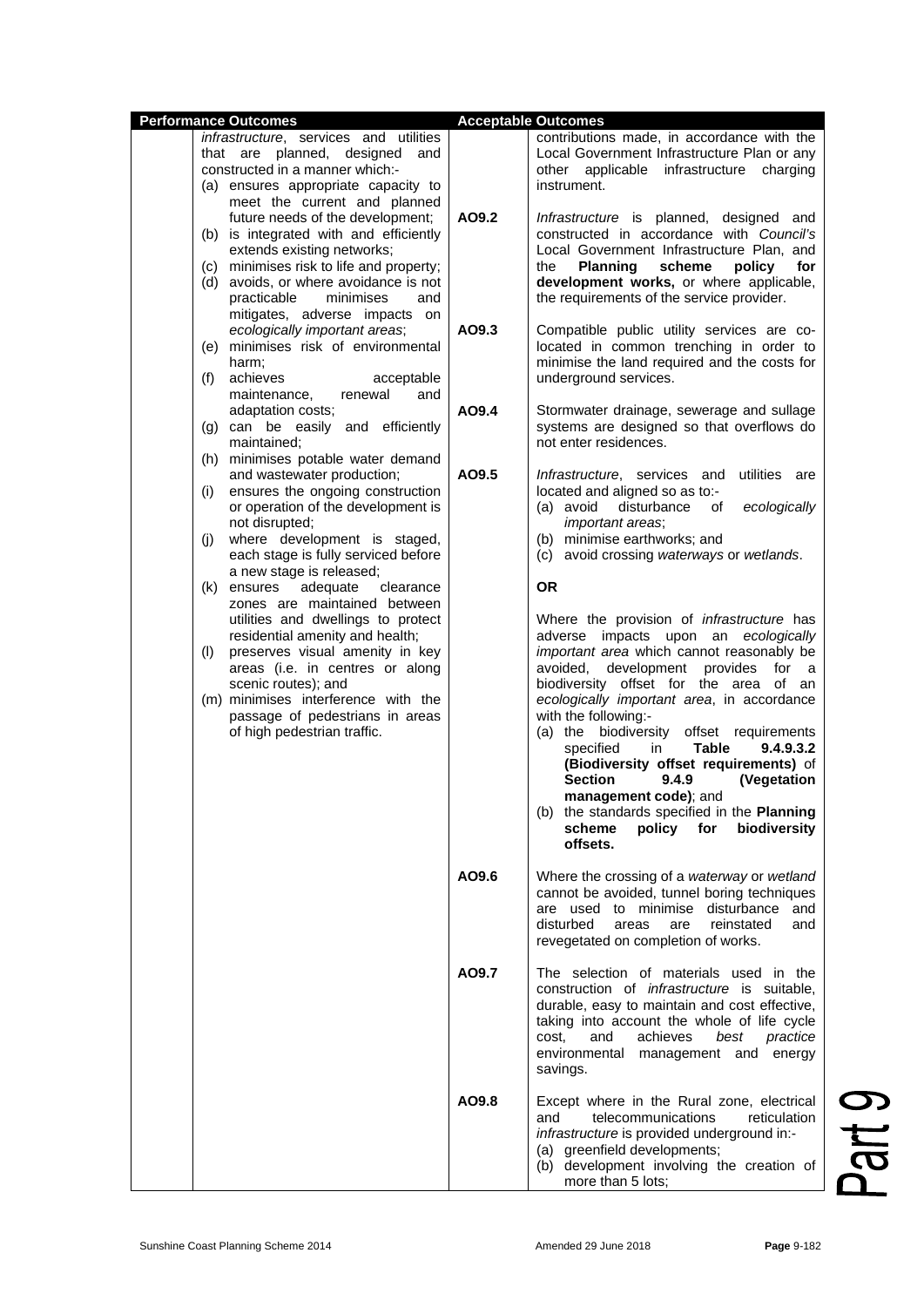| <b>Performance Outcomes</b> |                                                                                                                                                                                                                                                                                                                                                                    | <b>Acceptable Outcomes</b> |                                                                                                                                                                                                                                                                                                                                                                                                                                                                                                                                                                                                                                                                                                                                                                                                                                                                                                                                                                                                                                                                                                                                                                                                                                                                                                                                                                                                        |
|-----------------------------|--------------------------------------------------------------------------------------------------------------------------------------------------------------------------------------------------------------------------------------------------------------------------------------------------------------------------------------------------------------------|----------------------------|--------------------------------------------------------------------------------------------------------------------------------------------------------------------------------------------------------------------------------------------------------------------------------------------------------------------------------------------------------------------------------------------------------------------------------------------------------------------------------------------------------------------------------------------------------------------------------------------------------------------------------------------------------------------------------------------------------------------------------------------------------------------------------------------------------------------------------------------------------------------------------------------------------------------------------------------------------------------------------------------------------------------------------------------------------------------------------------------------------------------------------------------------------------------------------------------------------------------------------------------------------------------------------------------------------------------------------------------------------------------------------------------------------|
|                             |                                                                                                                                                                                                                                                                                                                                                                    |                            | (c) development in centre zones; and<br>(d) development in areas of high scenic                                                                                                                                                                                                                                                                                                                                                                                                                                                                                                                                                                                                                                                                                                                                                                                                                                                                                                                                                                                                                                                                                                                                                                                                                                                                                                                        |
|                             | Works Over or Near Sewerage, Water and Stormwater Drainage Infrastructure                                                                                                                                                                                                                                                                                          |                            | amenity.                                                                                                                                                                                                                                                                                                                                                                                                                                                                                                                                                                                                                                                                                                                                                                                                                                                                                                                                                                                                                                                                                                                                                                                                                                                                                                                                                                                               |
| <b>PO10</b>                 | Building or operational work near or<br>the<br>Council's<br>stormwater<br>over<br>infrastructure and/or sewerage and<br>water infrastructure:-<br>(a) protects the <i>infrastructure</i> from<br>physical damage; and<br>(b) allows ongoing necessary access<br>for maintenance purposes.<br><b>Filling or Excavation</b>                                          | AO10                       | Building or operational work near or over the<br>Council's stormwater infrastructure and/or<br>sewerage and water <i>infrastructure</i> complies<br>with the Planning scheme policy for<br>development works and the requirements<br>of the water and sewerage service provider.                                                                                                                                                                                                                                                                                                                                                                                                                                                                                                                                                                                                                                                                                                                                                                                                                                                                                                                                                                                                                                                                                                                       |
| <b>PO11</b>                 | Filling or excavation:-                                                                                                                                                                                                                                                                                                                                            | AO11                       | Development provides that:-                                                                                                                                                                                                                                                                                                                                                                                                                                                                                                                                                                                                                                                                                                                                                                                                                                                                                                                                                                                                                                                                                                                                                                                                                                                                                                                                                                            |
|                             | (a) does not cause environmental<br>harm;<br>(b) does not impact adversely on<br>visual amenity or privacy;<br>(c) maintains natural landforms as far<br>as possible;<br>(d) provides for<br>remediated<br>soil<br>conditions<br>to<br>support<br>the<br>successful<br>establishment<br>of<br>landscapes; and<br>(e) is stable in both the short and<br>long term. |                            | $(a)$ on sites:-<br>with a slope of 15% or more, or as<br>(i)<br>identified in the Planning scheme<br>policy for development works,<br>the extent of excavation (cut) and<br>fill does not involve a total change<br>of more than 1.5 metres relative to<br>the natural ground level at any<br>point; or<br>(ii) in other areas, the extent of<br>excavation (cut) and fill does not<br>involve a total change of more than<br>1.0m relative to the natural ground<br>level at any point;<br>(b) no part of any cut or fill batter is within<br>1.5 metres of any property boundary,<br>except cut and fill involving a change in<br>ground level of less than 200mm that<br>does not necessitate the removal of any<br>vegetation;<br>(c) retaining walls are no greater than 1.0<br>metre high;<br>retaining<br>walls<br>(d)<br>are<br>constructed<br>a<br>minimum<br>150mm<br>from<br>property<br>boundaries:<br>all stored material is:-<br>(e)<br>contained wholly within the site;<br>(i)<br>(ii) located in a single manageable<br>area that does not exceed 50m <sup>2</sup> ;<br>and<br>(iii) located at least 10 metres from any<br>property boundary;<br>(f)<br>is<br>harvested,<br>topsoil<br>stockpiled,<br>remediated and reused in a manner that<br>supports achievement of site specific<br>vegetation performance objectives; and<br>(g) any batter or retaining wall is structurally |
| <b>PO12</b>                 | Filling or excavation does not result in<br>any contamination of land or water, or<br>pose a health or safety risk to users<br>and neighbours of the site.                                                                                                                                                                                                         | AO12                       | adequate.<br>Development provides that:-<br>(a) no contaminated material is used as fill;<br>$(b)$ for<br>contaminated<br>excavation,<br>no<br>material is excavated or contaminant<br>disturbed; and<br>(c) waste materials are not used as fill,<br>including:-<br>commercial waste;<br>(i)<br>(ii) construction/demolition waste;<br>(iii) domestic waste;<br>(iv) garden/vegetation waste; and<br>(v) industrial waste.                                                                                                                                                                                                                                                                                                                                                                                                                                                                                                                                                                                                                                                                                                                                                                                                                                                                                                                                                                            |
| <b>PO13</b>                 | The location and extent of filling or<br>excavation is consistent with the                                                                                                                                                                                                                                                                                         | AO13                       | The extent of filling or excavation is in<br>accordance with an existing development                                                                                                                                                                                                                                                                                                                                                                                                                                                                                                                                                                                                                                                                                                                                                                                                                                                                                                                                                                                                                                                                                                                                                                                                                                                                                                                   |